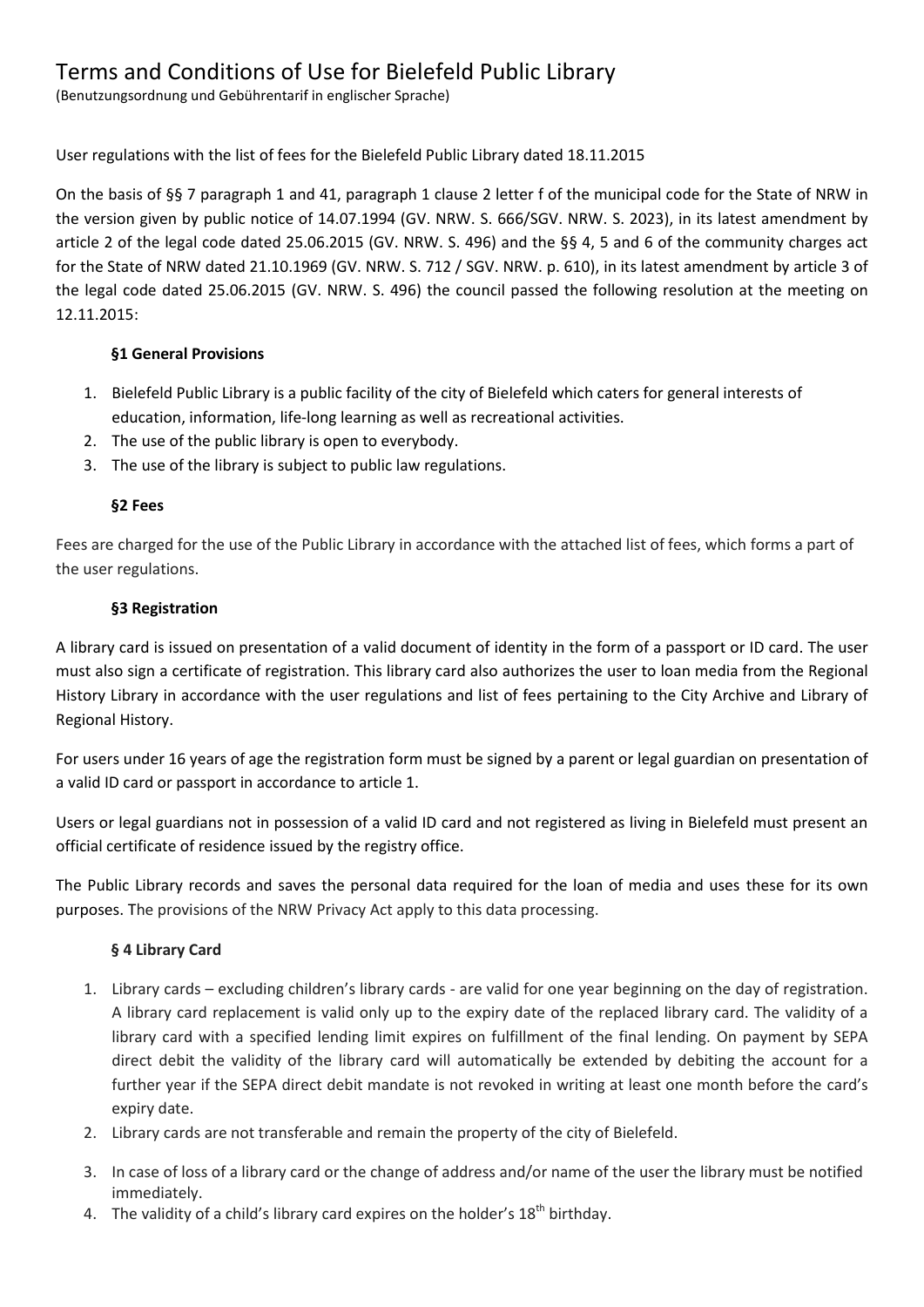#### **§ 5 Loan of media**

- 1. A library card is required for each lending process.
- 2. Users may borrow media for the following lending periods:

Books 4 weeks

Art pieces from the Art Lending Library 8 weeks

e-books and e-audios 2 weeks

e-magazines 1 day

e-papers 1 hour

all other media 1 week

- 3. The number of simultaneously loaned audio-visual media per user is limited to a maximum of 10 items.
- 4. Art works from the Art Lending Library can only be loaned to users over 16 years of age. The number of simultaneously loaned pieces from the Art Lending Library is limited to 6 (maximum).
- 5. The media on loan must be returned without further notice and before the specified loan-expiry date. On returning media the user must check the return slip immediately and notify the library employees in case of error.
- 6. The loan can be renewed before the expiry date if the media have not previously been reserved by another user. The loan of all media excluding e-media may be renewed three times at the most.
- 7. The user may make a prior reservation on all media except e-media.
- 8. Media which is not available in the Public Library's collection can be ordered in accordance with the provisions of the applicable lending regulations of the State of NRW by interlibrary loan on the part of the Public Library and used according to the requirements of the lending institution. The user requires a valid library card for interlibrary loans.
- 9. The Public Library may bar the loan of media items.
- 10. The Public Library has the right to determine separate loan periods (e.g. in case of special measures to promote reading skills or to protect older stocks) and reclaim borrowed media (e.g. in case of improper treatment) at any time.

# **§6 Treatment of media and user liability**

- 1. The user is obliged to handle the media with care and to protect it from alterations, soiling or damage. He is furthermore required to ensure that the media is not abusively used.
- 2. The user is required to check each item before booking, making sure it is complete and free from damage and to inform the library employees of any defect or fault immediately.
- 3. The user is liable for any damage to borrowed media, even if he has not actually caused the damage himself. Loss or damage to media must be reported immediately to the library employees.
- 4. The user is also liable for any damage caused by abuse of his library card. This does not apply to damage which occurs after a correctly filed loss notification in accordance with §4 clause 3.
- 5. If the user has not returned media in spite of a written order the library may claim damages instead of the return of the media in question.

# **§7 Domestic Rights and Behavior in the Library**

- 1. The employees of the Public Library, the City Archive and the Regional History Library exercise the domestic rights. Their instructions must be followed.
- 2. Smoking is prohibited. Eating and drinking are only permitted in the specially designated rooms. It is not permitted to disturb other users. Animals may not be taken inside the library.
- 3. We accept no liability for the user's lost, damaged or stolen items.
- 4. The removal of media without the correct booking procedure will be assessed as theft and due charges will be made.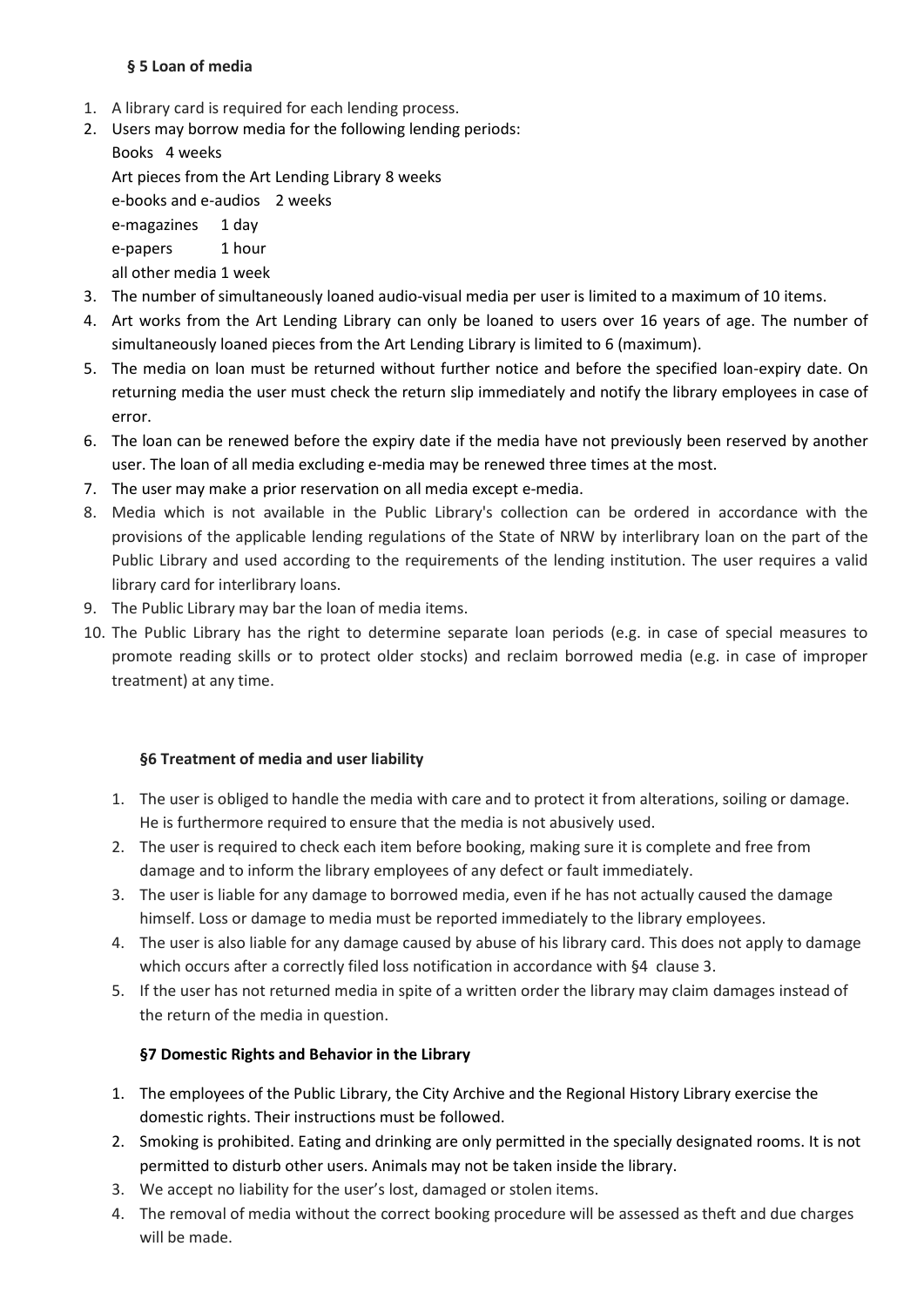#### **§ 8 Exclusion of users**

Users who do not conform to these user regulations, in particular those who repeatedly exceed the lending deadlines or do not pay fees punctually may be temporarily excluded from using the library.

#### **§ 9 Implementation / time of application**

These user regulations take effect as from 01.01.2016

# **List of fees**

#### **1. For the issue of library cards the following fees are charged:**

| <b>30-card</b> (valid for 30 loans)              | 12.00€ |
|--------------------------------------------------|--------|
| Single annual card                               | 22.00€ |
| (SEPA debit mandate is possible)                 |        |
| Annual card including partner card               | 25.00€ |
| <b>Annual family card</b>                        | 25.00€ |
| (Adults living together in one household with at |        |
| least one child over 18 years of age in          |        |
| accordance with article 2 a-d concerning         |        |
| reduction rates)                                 |        |
| <b>Annual card for institutions</b>              | 65.00€ |
| Single annual ticket                             | 5.00 € |
| (solely for use in internet workstations / WiFi) |        |
| Issue of a replacement library card              | 5.00€  |

### **2. The fee for a single annual card can be reduced to 14.00** € **for the following:**

- a) Pupils over 18 years of age (not included on a family ticket)
- b) Students up to 27 years of age
- c) Apprentices and trainees up to 27 years of age
- d) Voluntary service personnel (FSJ) and voluntary federal service personnel (BFD)
- e) Recipients of ALG II and basic payments according to SGB (social benefits)

Persons eligible for reduction need to submit a respective certificate or an official identification.

# **3. The following persons are exempt from fees according to article 1b**

- a) All persons working in non-commercial education facilities who require media for their non-commercial work with children and students or non-commercial work in education.
- b) Persons working for the Public library on an honorary basis.
- c) Persons under 18 years of age. Documentation in form of a birth certificate or an official identification document is required.

# **4. In the following cases separate fees are charged:**

- a) For the loan of art works from the art lending library (Artothek) 2.00  $\epsilon$
- b) For the loan or loan extension of media from our bestseller-offers 2.00  $\epsilon$
- c) For reservation of media by means of an advance order 1.00  $\epsilon$
- d) For loan extension by telephone 2.00 €
- e) For the reservation of media from non-local libraries 3.00  $\epsilon$  per unit; supplementary costs or fees charged by the non-local institution to be paid by the user.
- f) For exceeding the lending period by up to one week 3.00  $\epsilon$  per medium, plus an additional 3.00  $\epsilon$  per medium for each consecutive week. As a good will gesture no fees are charged on return of media on the first work- day after expiry date
- g) In case of a failed debit order there is an additional charge of 3.00  $\epsilon$  subject to article 1b